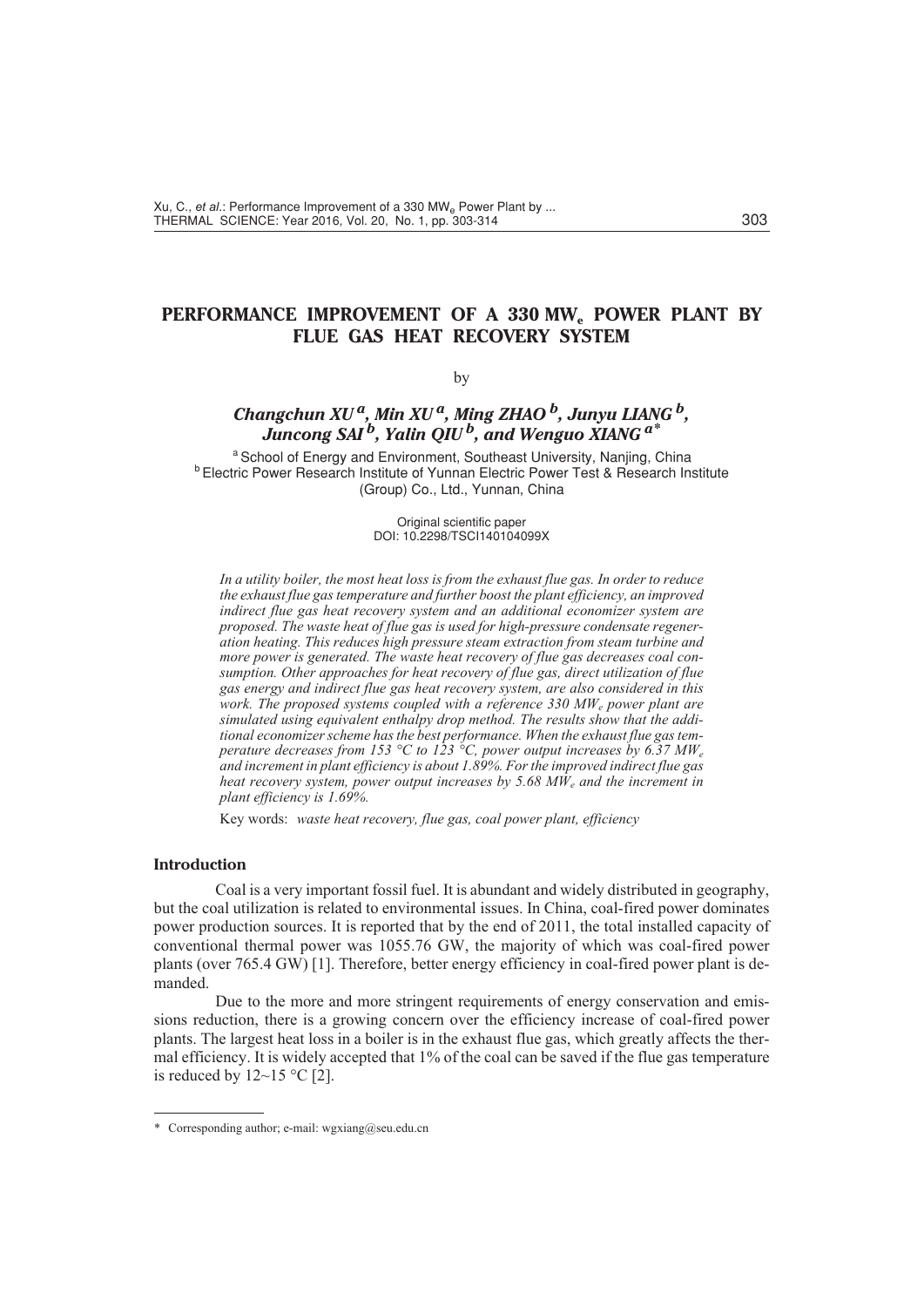Currently flue gas waste heat has been recovered in a certain extent, which is used to heat condensed water, cold air, and hot water of heating network [3-8]. Qun *et al*. [3] investigated technologies which exploit the low grade heat available from a flue gas condensing system through industrial condensing boilers. Biščan and Filipan [4] specifically analyzed the flue gas waste heat potential in Croatian industrial sector. Blarke [6] integrated a heat pump using low-temperature heat recovered from flue gas in distributed co-generation. However there is still great potential to recover the heat of the exhaust flue gas from a boiler [9, 10]. Exhaust temperature of utility boiler is 120~140 °C. Potential of flue gas energy utilization greatly depends on the temperature of flue gas dew point [11, 12]. With the progress of flue gas desulphurization and denitration technologies, the flue gas dew point could be reduced to 90 °C. But in practical operation, the flue gas temperature of supercritical or ultra-supercritical unit is generally higher than the designed value, increasing the heat loss due to exhaust gases. Lots of factors can lead to higher exhaust flue gas temperature, such as discrepancy between the fired coal and the designed coal, ash sticking of the heating surface, and unsuitable heating surface arrangement [13].

The conventional methods to reduce the exhaust flue gas temperature and to enhance the waste heat recovery are to increase the heating surface. One is to increase the heat transfer surface of air preheater. More heat exchange can be obtained in the air preheater. However, it is not always better for larger heat transfer surface. First, heat transfer surface increase could lead to a capital cost increase. Second, there is an air temperature limitation in order to avoid fires in the primary air line. Third, the too low temperature of flue gas can cause corrosion in the air preheater. The other alternative is to enlarge the heat transfer surface of economizer. This measure can decrease the flue gas temperature but the recovery of heat is limited.

Different approaches to recover the flue gas waste heat have been proposed and developed. However, most of these designs are to cool the flue gas directly with water and the heated water temperature can not be high enough. For example, Kolev and Kolev [14] designed a new lamellar-type heat exchanger and it is especially appropriate for heating of the low temperature feed water for boilers . For material conditions, Wang *et al*. [15] developed an advanced flue gas waste heat recovery technology using the patented transport membrane condenser. This technology is particularly beneficial to high-moisture coal fired power plant because the latent heat of water vapor from flue gas is utilized. Westerlund *et al.* [16] installed an open absorption system in a heat production unit. The design can not only recover flue gas heat, but also fulfill a reduction of particles in the flue gas. But those two technologies pay little attention to regenerative heating cycle. Other methods to use the flue gas waste heat is to install a low pressure (LP) economizer to heat condensate (*i. e*. LP feed water – LP- FW) [17]. Its performance and benefits were analyzed using equivalent enthalpy drop method (EEDM) [18]. Xu *et al.* [19] conducted a techno-economic analysis and optimization design of four typical flue gas heat recovery schemes.The system design is simple, economical and reliable with reasonable increase of efficiency. Several flue gas heat recovery schemes were simulated using Aspen Plus to analyze power output and net efficiency increase of a supercritical plant [20]. It is pointed out that indirect flue gas heat recovery system is superior to direct use of flue gas energy. The *plastic* heaters used in flue gas heat recovery system are desirable to further develop. The utilization of exhaust energy in the heating of condensed water is a relatively mature technology. It can save a large amount of steam to increase unit efficiency and to reduce energy consumption. Generally high-stage steam substitute scheme shows better energy-saving effect [19]. However, very few studies have focused on high-stage flue gas temperature and almost no heat cascade utilization schemes are presented.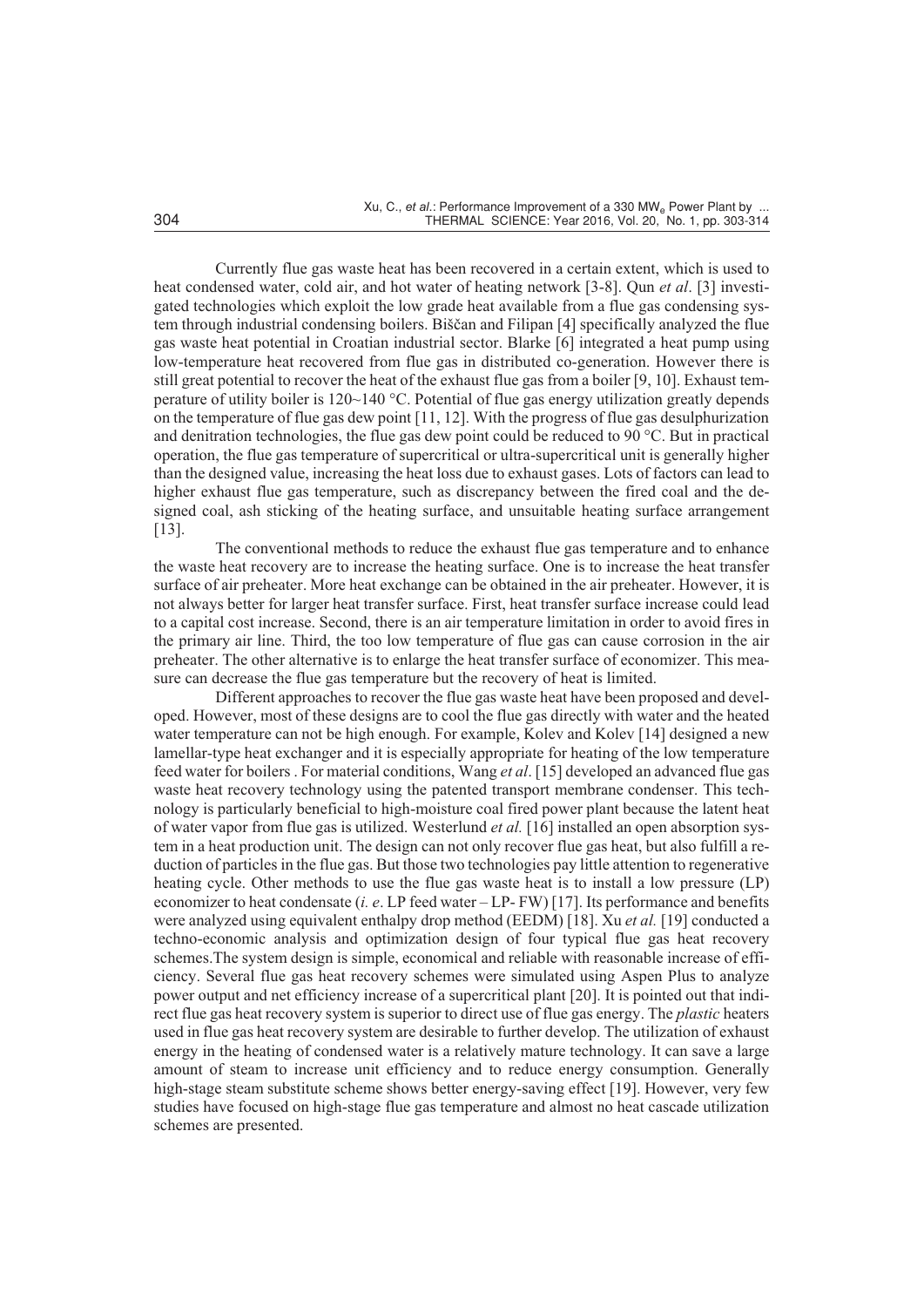In this paper, an improved indirect flue gas heat recovery system and an additional economizer scheme are proposed. Performances of the proposed schemes coupled with a 330 MWe power plant are investigated and compared with the direct and indirect flue gas heat recovery system using EEDM.

#### **Flue gas waste heat utilization schemes**

*Direct utilization of flue gas energy*

The flue gas waste heat is used directly to heat LP-FW feed water, as seen in fig. 1 [20]. In this case, the rotary air preheater is not modified and an additional flue gas-water heat exchanger is used to enforce the heat exchange between flue gas and LP condensate. Flue gas from economizer enters the rotary air preheater to preheat the primary and secondary air. Then the flue gas enters the LP-FW heater, releasing heat to lower temperature condensate. Fi-



**Figure 1. A schematic system of direct utilization of flue gas energy**

nally, the flue gas is cooled down and vented to flue gas desulturization (FGD). The additional flue gas energy substitutes regenerative heating of the LP condensate to save LP steam extraction from steam turbine, increasing both steam power output and net efficiency of the plant. The amount of condensate extracted from regenerative heating cycle depends on the amount of flue

gas heat recovery. The extracted condensate is heated up in the LP-FW heater and then returns to the regenerative heating cycle.

# *Indirect flue gas heat recovery system*

Indirect flue gas heat recovery system, as seen in fig. 2, includes an indirect air preheating unit (a flue gas-conduction media heat exchanger + a conduction media-air heat exchanger), a high pressure feed water (HP-FW) heater, and a LP-FW heater [20]. The amount of recovery energy is equal to that used directly in



**Figure 2. A schematic system of indirect flue gas heat recovery system**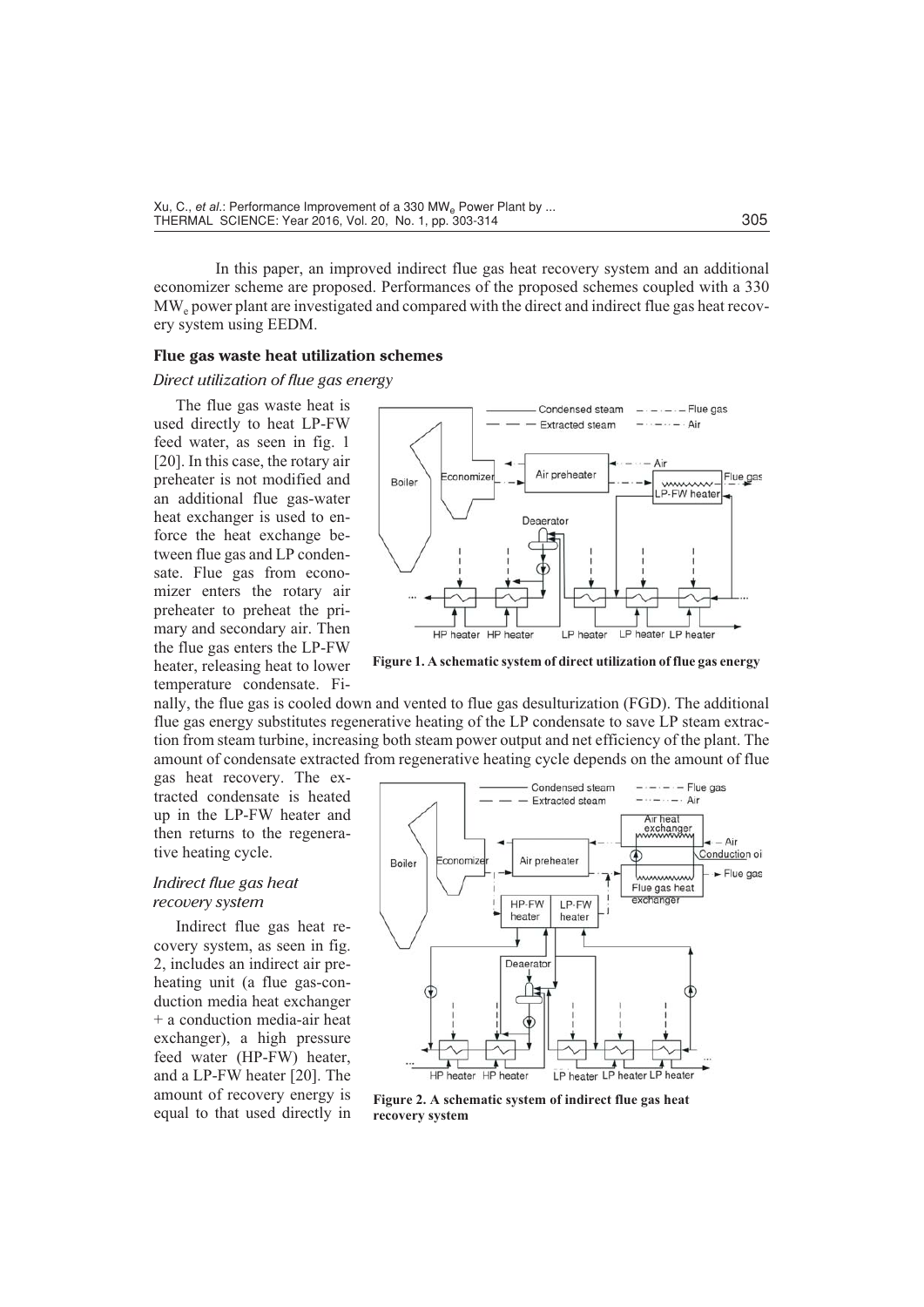scheme 1. In this case, a certain amount of flue gas from economizer is bypassed before rotary air-flue gas preheater, and enters HP-FW heater and LP-FW heater successively, releasing heat to HP condensate and LP condensate. Then the bypassed flue gas, together with the flue gas from the rotary air-flue gas preheater, goes down to the indirect air preheating unit, releasing heat to air. Air temperature is raised before going to the rotary air-flue gas preheater. The recovered flue gas energy is transferred to the energy released from the bypassed flue gas by an indirect air preheating unit, but the bypassed flue gas has a higher temperature and is used to heat HP condensate, saving HP steam extracted from steam turbine for regenerative heating of condensate, thereby increasing the plant power. Because of the indirect air preheating unit, the temperature of air that exits from rotary air preheater can be kept unchanged even though the flue gas from economizer to rotary air preheater is reduced. In addition, the cold end corrosion of rotary air preheater is avoided, and the cold-warm end deformation of air preheater is also alleviated owing to the decrease of temperature difference between two sides of the air preheater.

## *Improved indirect flue gas heat recovery system*

Improved indirect flue gas heat recovery system, as seen in fig. 3, has only one HP-FW heater as compared to the system in fig. 2. Indirect air preheating unit is also needed. Comparing with indirect flue gas heat recovery system, bypassed flue gas shares more from the total. The



amount of the bypassed flue gas energy only heats HP condensate. Therefore, this system contains only HP-FW heater. The design is relatively simple. The recovered flue gas energy saves more HP steam extraction from turbine, and more extra power is generated.

It should be noted that the mixed flue gas before the indirect air preheating unit has higher temperature, therefore more heating surfaces of indirect air preheating unit are needed.

**Figure 3. A schematic system of improved indirect flue gas heat recovery system**

# *Additional economizer scheme*

The temperature of flue gas from economizer to rotary air preheater can be lowered and the extra heat can be used to heat the feed water by adding an additional economizer (HP-FW heater), as shown fig. 4(a). The HP-FW heater is used as the last stage HP regenerative FW heater. As compared with scheme 2 and scheme 3, the configuration is much simpler and the highest extraction steam is saved to increase the power output. The scheme of fig. 4(a) can be simplified further as fig. 4(b). In fig. 4(a) a HP-FW heater is needed between the economizer and the rotary air preheater, while in fig. 4(b), additional heating surface of economizer is directly added to the economizer. In order to keep the approaching temperature difference at the outlet of economizer, bypassed feed water from the inlet of last stage HP regenerator to its outlet is selectable.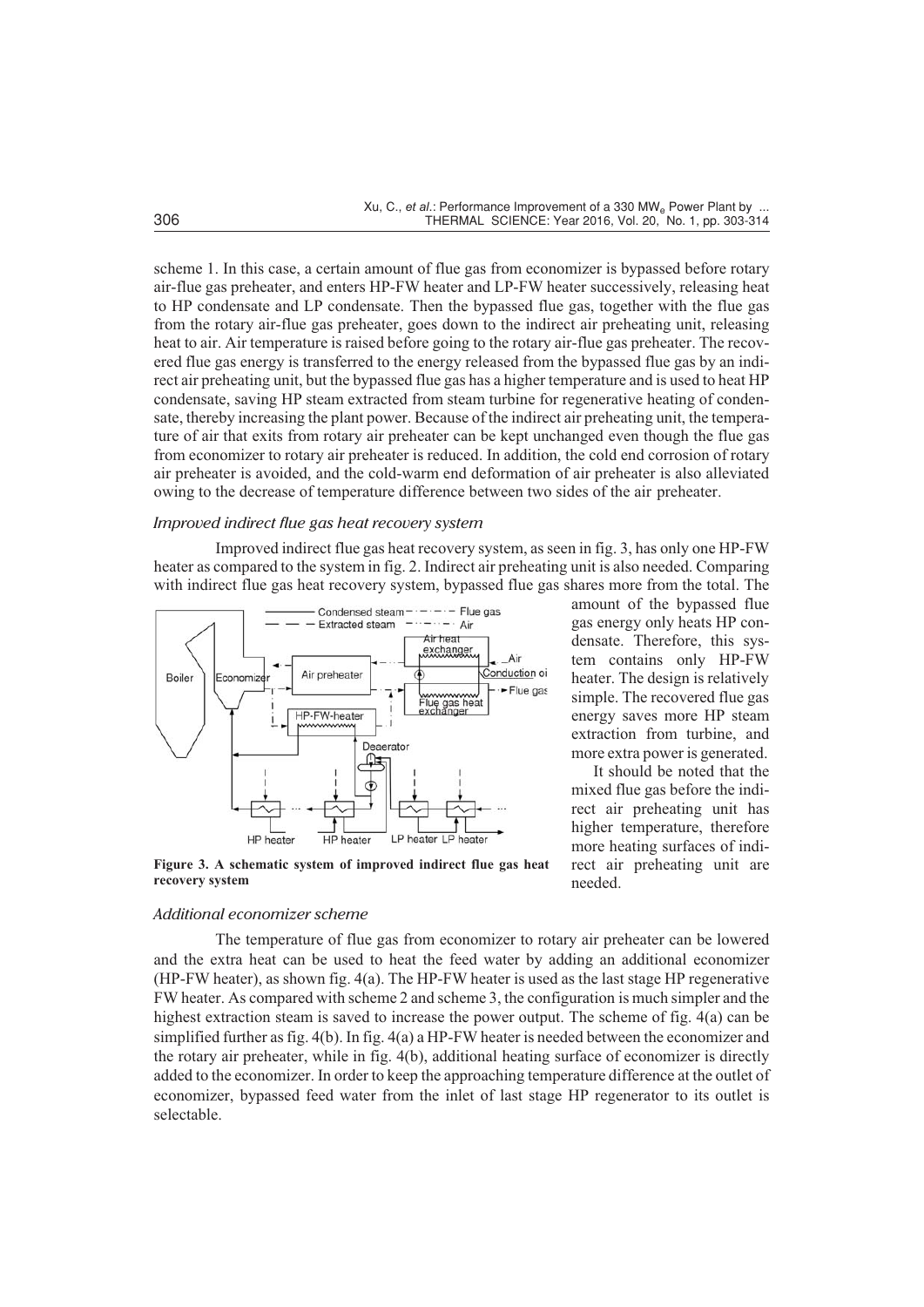

**Figure 4. Schematic systems of additional economizer scheme including (a) HP-FW heater and (b) additional economizer**

## **Equivalent enthalpy drop method analysis**

The EEDM is used to evaluate the performances of all the four schemes described.

The flue gas waste heat is used to heat the condensate in steam turbine regenerative heat system, consequently extraction steam is reduced. Based on EEDM, it is equivalent to the increased work of steam.

The work done by flue gas energy utilization  $\Delta H$  [kJh<sup>-1</sup>] can be expressed [21]:

$$
\Delta H = \frac{j}{2} \eta_j \Delta Q_j \tag{1}
$$

where *j* is the number of regenerator,  $\eta_j = H_j/q_j$  – the extraction steam efficiency of *j* regenerator,  $H_i$  – the extraction steam equivalent enthalpy drop of *j* regenerator,  $q_i$  – the releasing heat of extraction steam of *j* regenerator, and  $\Delta Q_j$  [kJh<sup>-1</sup>] – the heat derived from flue gas energy of *j* regenerator. Using EEDM,  $\eta_i$  can be obtained from the enthalpy values in steam turbine thermal equilibrium diagram. Based on ultimate analysis data of selected coal and each stage of flue gas temperature, the heat of flue gas energy utilization can be determined, and then  $\Delta O_i$  is calculated by *j* regenerator's share of feed water enthalpy rise.

The relative variation of the system efficiency is defined:

$$
\delta \eta = \frac{\Delta H}{H + \Delta H} \tag{2}
$$

where  $H$  [kJkg<sup>-1</sup>] is live steam equivalent enthalpy drop.

Thus the variation of standard coal consumption  $\Delta b$  [gkW<sup>-1</sup>h<sup>-1</sup>] can be calculated:

$$
\Delta b = b \delta \eta \tag{3}
$$

where  $b \left[ g k W^{-1} h^{-1} \right]$  is standard coal consumption for power plant.

# **Case study and performance calculation**

In this work, we attempt to figure out the influence of power plant efficiency with the four kinds of flue gas waste heat utilization schemes. A reference subcritical plant with a rated power of 330 MW is selected. Boiler efficiency is 88.07% (HHV basis) and 92.16% (LHV ba-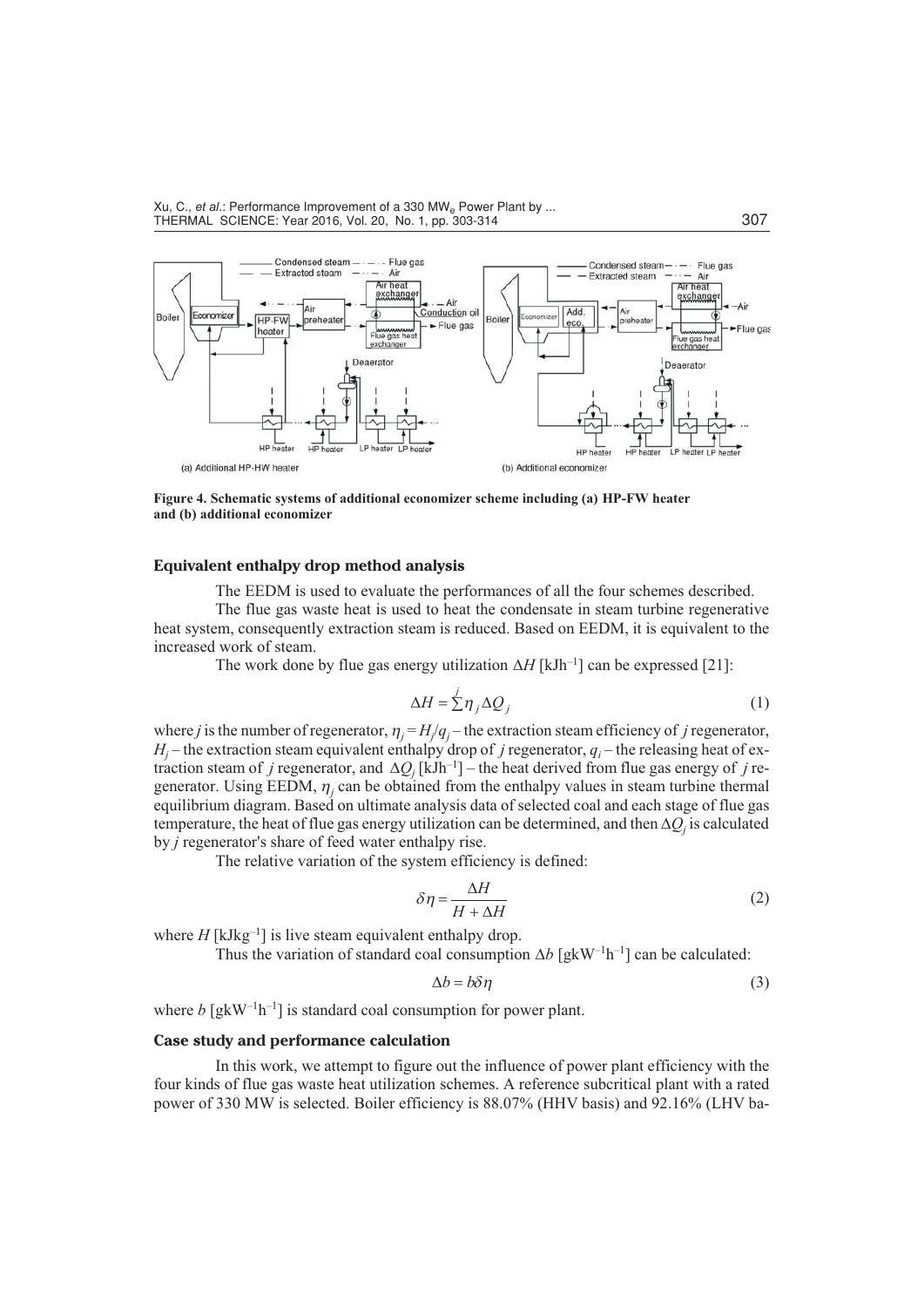|  |  | Table 1. Reference power plant data |  |  |  |
|--|--|-------------------------------------|--|--|--|
|--|--|-------------------------------------|--|--|--|

| Power plant data (100% load) |                       |  |  |  |
|------------------------------|-----------------------|--|--|--|
| Gross electrical output      | 330 MW                |  |  |  |
| Main steam                   | $1016.55$ t/h         |  |  |  |
| Main steam temperature       | 537 °C                |  |  |  |
| Main steam pressure          | 16.7 MPa              |  |  |  |
| Reheat steam temperature     | 537 °C                |  |  |  |
| Reheat steam pressure        | 3.654 MPa             |  |  |  |
| <b>Extraction</b> pressure   | $1.0(1.0-1.2)$ kPa    |  |  |  |
| Rated extraction steam       | $80$ t/h              |  |  |  |
| Maximum extraction steam     | 180 t/h               |  |  |  |
| Condenser pressure           | $4.9$ kPa             |  |  |  |
| Feed water temperature       | 282.1 °C              |  |  |  |
| Net heat rate                | 7871 kJ/kWh           |  |  |  |
| Steam rate                   | $3.08 \text{ kg/kWh}$ |  |  |  |

**Table 2. Coal ultimate analysis data**

| Coal elemental analysis data (as-received) |                             |             |  |  |
|--------------------------------------------|-----------------------------|-------------|--|--|
| Carbon                                     | $C_{\rm ar}$                | 51.32%      |  |  |
| Hydrogen                                   | $H_{ar}$                    | $3.1\%$     |  |  |
| Oxygen                                     | $O_{ar}$                    | 4.73%       |  |  |
| Nitrogen                                   | $N_{ar}$                    | 1.06%       |  |  |
| Sulphur                                    | $S_{\rm ar}$                | 0.79%       |  |  |
| Moisture                                   | $M_{ar}$                    | 9%          |  |  |
| Ash                                        | $A_{ar}$                    | 30%         |  |  |
| <b>LHV</b>                                 | $Q_{ar,1}$                  | 20098 kJ/kg |  |  |
| <i>HHV</i>                                 | $\mathcal{Q}_{\text{ar},h}$ | 21031 kJ/kg |  |  |

sis). The overall efficiency of the power plant is 41.7%. The steam cycle data of the reference power plant are listed in tab. 1. Table 2 shows the coal ultimate analysis data.

The flow sheet of the power cycle is shown in fig. 5. The steam turbine regenerative system consists of three HP heaters, a deaerator and four LP heaters. According to the calculated data given in fig. 5, the related parameters based on EEDM can be obtained, as seen in tab. 3 (the enthalpy unit is kJ/kg).



**Figure 5. Flow sheet of the reference power cycle**

The flue gas enters the rotary air preheater at 392  $\degree$ C and leaves at 153  $\degree$ C, which is higher than the designed exhaust temperature. The thermal parameters of the air preheater can be calculated by the coal composition and unit data, see tab. 4.

It is assumed that the flue gas temperatures are all the same down to 123 ° when the regenerative system is integrated with different flue gas waste heat recovery schemes. The minimum temperature difference between flue gas and condensate is considered to be 20 °C~30 °C.

(1) *Direct utilization of flue gas energy*

Flue gas waste energy is used to heat condensate of H5 and H6, as shown in fig. 6(a). A fraction of LP condensate is extracted from the inlet of H6 ( $T_{fwh6} = 86.5$  °C), then it is heated up to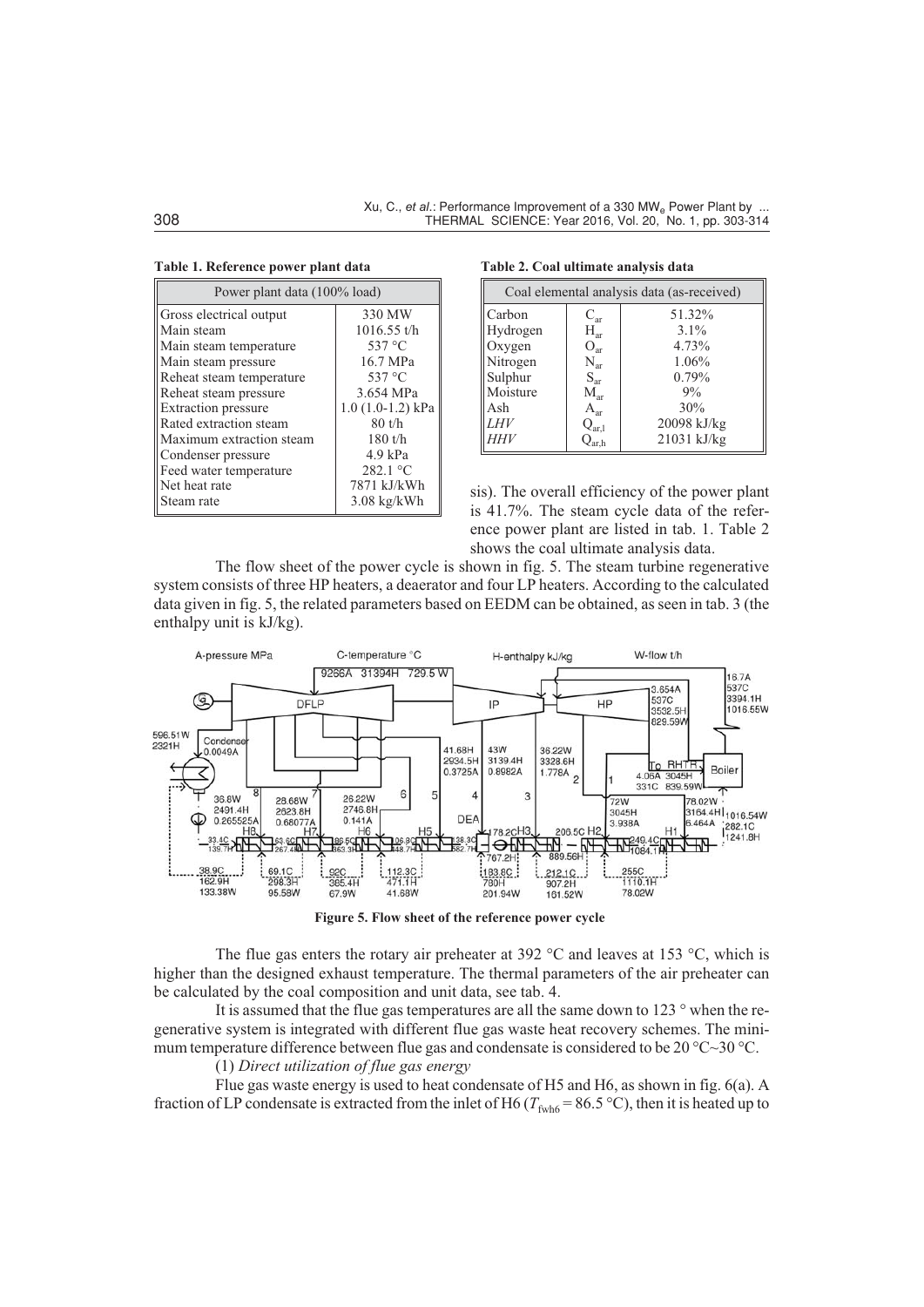| Heater, $j$                    |              | H1       | H2     | H <sub>3</sub> | <b>DEA</b> | H <sub>5</sub> | H <sub>6</sub> | H7     | H <sub>8</sub> |
|--------------------------------|--------------|----------|--------|----------------|------------|----------------|----------------|--------|----------------|
| Inlet feed water enthalpy      | $h_{w(j+1)}$ | 1084.1   | 889.56 | 767.2          | 582.7      | 448.7          | 363.3          | 267.4  | 139.7          |
| Outlet feed water enthalpy     | $h_{\rm wi}$ | 1241.8   | 1084.1 | 889.56         | 742.6      | 582.7          | 448.7          | 363.3  | 267.4          |
| Extraction enthalpy            | $h_i$        | 3164.4   | 3045   | 3328.6         | 3139.4     | 2934.5         | 2746.8         | 2623.8 | 2491.4         |
| Drain enthalpy                 | $h_{\rm di}$ | 1110.1   | 907.2  | 780            | $\Omega$   | 471.1          | 385.4          | 289.3  | 162.9          |
| Primary drain enthalpy         | $h_{d(i-1)}$ | $\Omega$ | 1110.1 | 907.2          | 780        | $\theta$       | 471.1          | 385.4  | 289.3          |
| Heat of extraction steam       | $q_i$        | 2054.3   | 2137.8 | 2548.6         | 2556.7     | 2463.4         | 2361.4         | 2334.5 | 2328.5         |
| Drain heat                     | $r_i$        | $\theta$ | 202.9  | 127.2          | 197.3      | $\theta$       | 85.7           | 96.1   | 126.4          |
| Feed water heat                | $t_i$        | 157.7    | 194.54 | 122.36         | 159.9      | 134            | 85.4           | 95.9   | 127.7          |
| Feed water ratio               | $A_i$        | 1        | 1      | 1              | 1          | 0.752          | 0.752          | 0.752  | 0.752          |
| Drain ratio                    | $B_i$        | $\theta$ | 0.077  | 0.16           | 0.2        | $\theta$       | 0.041          | 0.067  | 0.095          |
| <b>Extraction</b> ratio        | $\alpha_i$   | 0.077    | 0.084  | 0.04           | 0.047      | 0.041          | 0.026          | 0.028  | 0.036          |
| Extraction enthalpy drop       | $H_i$        | 1062.6   | 1042.1 | 882.2          | 750.96     | 577.49         | 404.47         | 293.55 | 170.4          |
| Extraction efficiency $(\eta)$ | $e f_j$      | 0.517    | 0.487  | 0.346          | 0.294      | 0.234          | 0.171          | 0.126  | 0.073          |

**Table 3. Power plant steam cycle parameters based on EEDM**

 $T_{\text{fwh5}}$  = 123 °C and returns to the cycle at the inlet of H5. Consequently, the extraction steams of numbers 5 and 6 from LP turbine are reduced. The flue gas temperature finally falls to 123 °C. The heat  $Q_d$  recovered from flue gas is 12323.6 kW. The increase power of steam turbine is:  $\Delta H_d = \eta_6 \Delta Q_6 + \eta_5 \Delta Q_5 =$  $= 2455.3$  kW.

(2) *Indirect flue gas heat recovery system*

The LP-FW heater is used to heat the LP condensate extracted from the inlet of H5 and then the condensate returns to the deaerator, as shown in fig. 6(b). The HP-FW heater is used to heat HP condensate extracted from the inlet of H3  $(T_{\text{fwh3}} = 178.2 \text{ °C})$  and the condensate returns to the cycle at the outlet of H1  $(T_{\text{fwh1}} = 282.1 \text{ °C})$ . The temperature difference between flue gas and condensate is assumed to be 30 °C. The sum of flue gas energy obtained by HP and LP- -FW heaters is equal to the direct use of heat as scheme in fig. 1,  $Q_{ih} + Q_{il} = Q_d$ . A 11.22% flue gas is bypassed from the inlet of rotary air preheater to HP and LP heaters. Flue gas is cooled from 392 °C to 158 °C in rotary air preheater

**Table 4. Calculated thermal parameters of the air preheater**

| Parameters                          | Value    | Unit            |
|-------------------------------------|----------|-----------------|
| Inlet flue gas mass flow            | 1306960  | kg/h            |
| Inlet $RO2$ volume                  | 136277.6 | $Nm^3/h$        |
| Inlet $N_2$ volume                  | 587982   | $Nm^3/h$        |
| Inlet $H_2O$ volume                 | 79425    | $Nm^3/h$        |
| Inlet excess air volume             | 185690.6 | $Nm^3/h$        |
| Inlet flue gas temperature          | 392      | $\circ$ C       |
| Inlet $RO2$ enthalpy                | 28578.9  | kW              |
| Inlet $N_2$ enthalpy                | 84310.1  | kW              |
| Inlet $H_2O$ enthalpy               | 13523.4  | kW              |
| Inlet excess air enthalpy           | 27383.2  | kW              |
| Inlet flue gas enthalpy             | 153795.6 | kW              |
| Air flow leakage                    | 84823    | kg/h            |
| Ambient temperature                 | 22.8     | $\rm ^{\circ}C$ |
| Air leakage enthalpy                | 592.2    | kW              |
| Outlet flue gas temperature         | 153      | $\circ$ C       |
| Outlet $RO2$ enthalpy               | 10169.3  | kW              |
| Outlet $N_2$ enthalpy               | 32486.0  | kW              |
| Outlet $H_2O$ enthalpy              | 5120.5   | kW              |
| Outlet excess air enthalpy          | 10471.9  | kW              |
| Outlet air leakage enthalpy         | 3699.6   | kW              |
| Outlet flue gas enthalpy            | 61947.3  | kW              |
| Flue gas heat release in air heater | 92440.5  | kW              |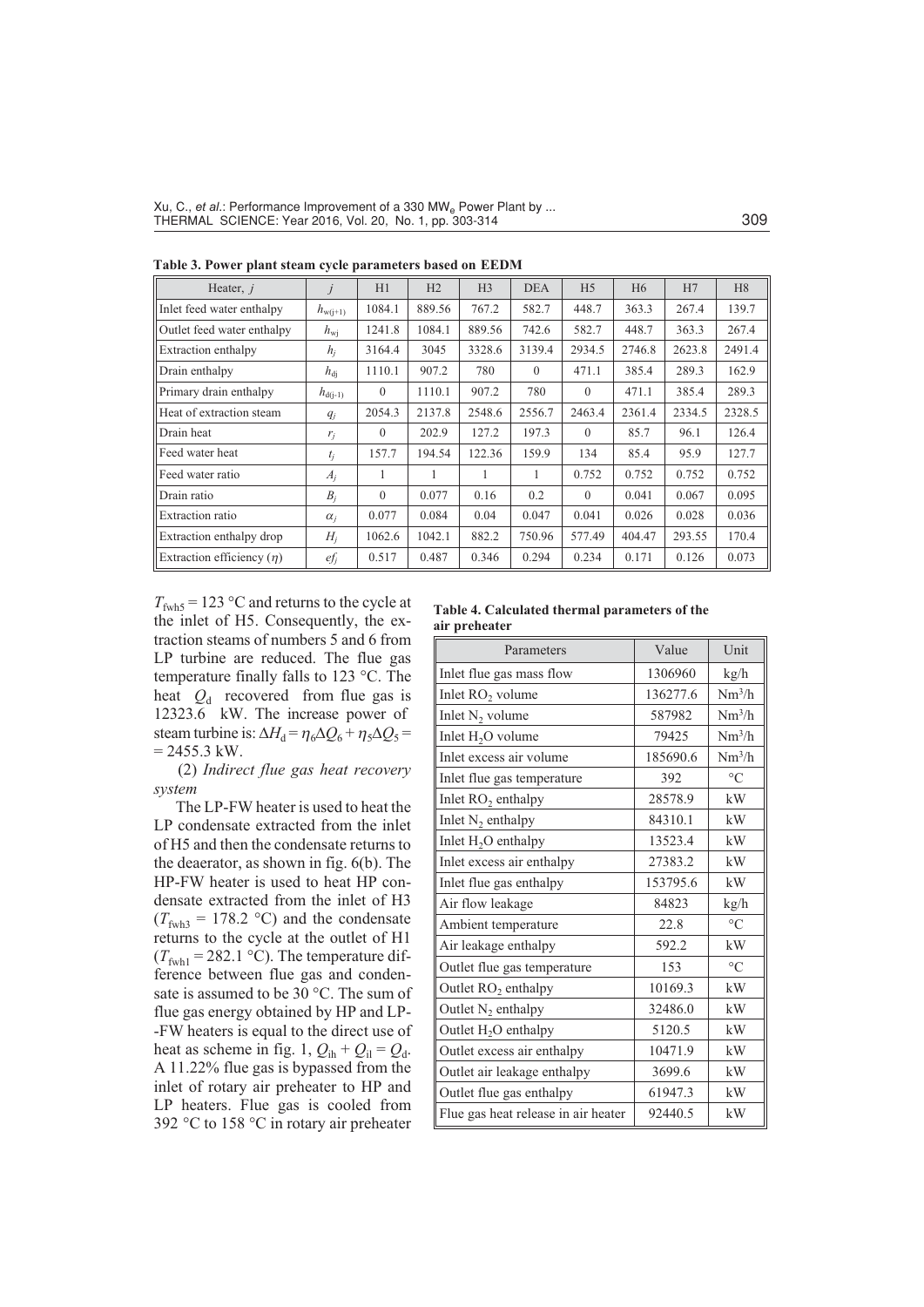and the by-passed flue gas is cooled from 392  $\degree$ C to 145  $\degree$ C in the FW heaters, then the two parts are mixed to indirect air preheating unit. The flue gas temperature is further reduced to 123 °C. The steam turbine power increase is:  $\Delta H_i = \eta_1 \Delta Q_1 + \eta_2 \Delta Q_2 + \eta_3 \Delta Q_3 + \eta_5 \Delta Q_5 = 5054.4$  kW.

(3) *Improved indirect flue gas heat recovery system*

The by-passed flue gas is used to heat HP condensate derived from the inlet of H3 regenerator ( $T_{fwh3}$  = 178.2 °C) and the condensate goes back to the cycle at the outlet of H1  $(T_{\text{fwh1}} = 282.1 \text{ °C})$ , as shown in fig. 6(c). The recovered flue gas energy by HP-FW heater is kept the same,  $Q_r = Q_d$ . Accordingly 15.08% flue gas is by-passed to HP-FW heater. The flue gas to rotary air preheater is cooled from 392 °C to 160 °C while by-passed flue gas is from 392  $^{\circ}$ C to 210  $^{\circ}$ C. The two flue gases are mixed to indirect air preheating unit and cooled to 123 °C. The power increase is:  $\Delta H_r = \eta_1 \Delta Q_1 + \eta_2 \Delta Q_2 + \eta_3 \Delta Q_3 = 5680.20$  kW.

(4) *Additional heating surface of economizer*

Flue gas energy is recovered by an additional economizer, which is used for H1 regenerator, and its temperature drops to 361 °C before entering rotary air preheater, as shown in fig. 6(d). Flue gas is cooled to 218  $^{\circ}$ C in the air preheater and then enters the indirect air preheating unit. The power increase is:  $\Delta H_a = \eta_1 \Delta Q_1 = 6374.3$  kW.



**Figure 6. (a) scheme 1: direct utilization of flue gas energy; (b) scheme 2: indirect flue gas heat recovery system; (c) scheme 3: improved indirect flue gas heat recovery system; (d) scheme 4: additional heat surface of economizer**

## **Cost analysis**

The proposed waste heat cascading utilization schemes, from fig. 6, can bring about an increase of power and efficiency, but the heat transfer surface increment certainly lead to more investment cost. In order to analyze which scheme is more profitable or which scheme is the best option, an economic analysis of the different schemes is mandatory.

Based on the quantity of heat exchange in each heat exchanger, the required heat transfer area of the added heat exchangers can be calculated. Then the additional cost is estimated proportionally. The cost of heat exchangers in the different configurations is  $\mathcal{Z}C_{\text{HEX}}$ . In the scheme (a), there is only a LP-FW heater ( $\Sigma C_{\text{HEX}} = C_{\text{LP}}$ ). In the scheme (b), there is the indirect system includes a HP-FW heater, a LP-FW heater and an indirect air preheating unit ( $\Sigma C_{\text{HEX}}$  =  $= C_{HP-FW} + C_{LP-FW} + C_{F-HEX} + C_{A-HEX}$ . In the scheme (c), there is the indirect system made of a HP-FW heater and an indirect air preheating unit ( $\Sigma C_{\text{HEX}} = C_{\text{HP-FW}} + C_{\text{F-HEX}} + C_{\text{A-HEX}}$ ). In the scheme (d), there is additional economizer ( $\Sigma C_{\text{HEX}} = C_{\text{HP-FW}} + C_{\text{F-HEX}} + C_{\text{A-HEX}}$ ).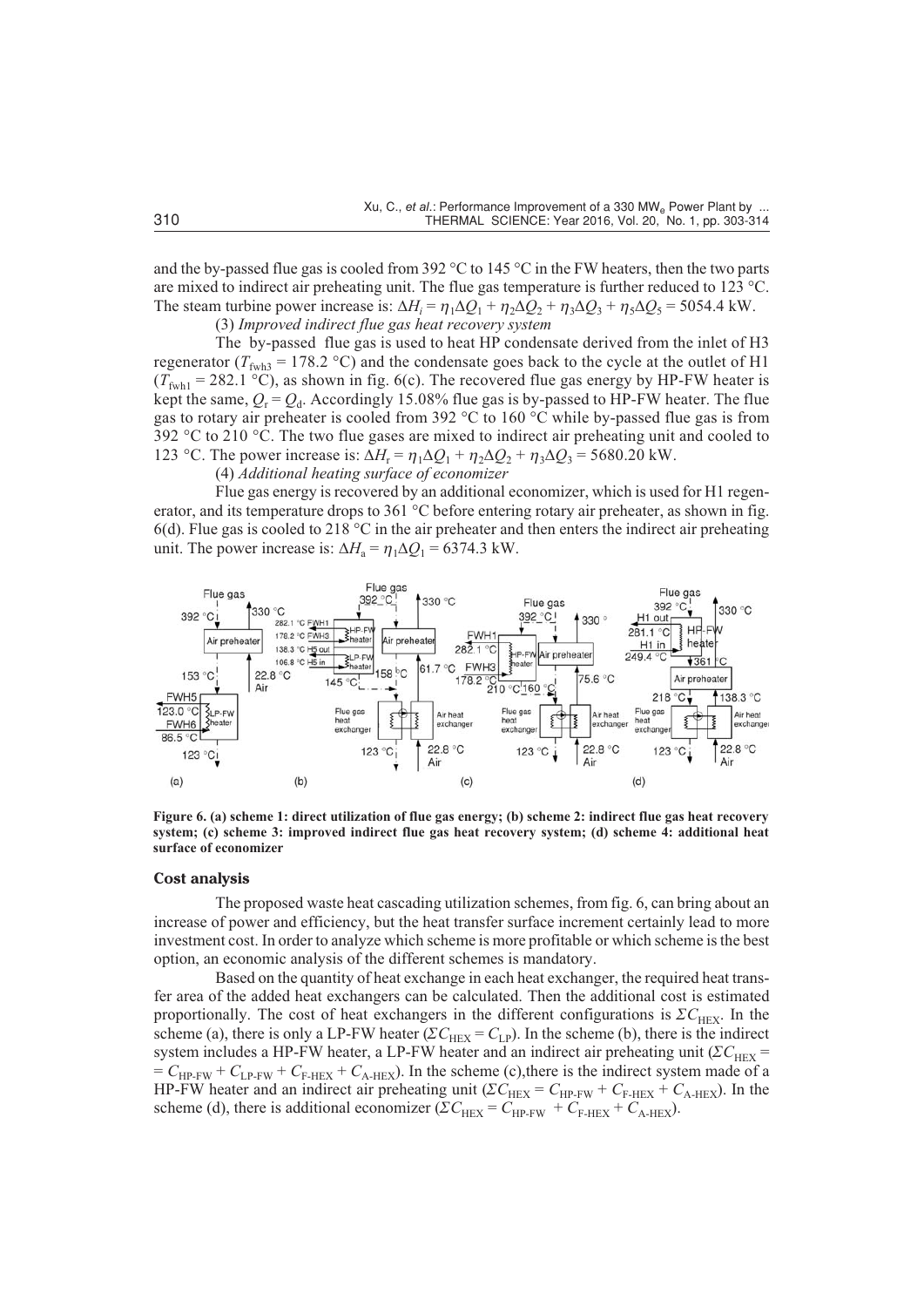The total cost can be estimated:

$$
C_{\text{total}} = \Sigma C_{HEX} + \Sigma C' \tag{4}
$$

where  $\Sigma C'$  refers to the other expenses include material costs, design fees, construction costs, and gross profit. The values and units for all the parameters used in cost analysis can be seen in tab. 5. Additional incomes of the power plant are related to the power output increase:

$$
\Delta I = \Delta H h_{\text{eq}} P_{\text{e}} \tag{5}
$$

where  $\Delta H$  is the power increase,  $h_{eq}$  – the equivalent operating hours per year, and  $P_e$  – the electricity price. The values are also showed in tab. 5.

The static investment payback period *P* can be expressed:

$$
P = \frac{C_{\text{total}}}{\Delta I} \tag{6}
$$

## **Table 5. Data for the cost analysis**

| Parameters                                          | Indirect utilization<br>scheme | Cascading utilization<br>schemes | Unit                  |  |
|-----------------------------------------------------|--------------------------------|----------------------------------|-----------------------|--|
| Heat transfer coefficient                           | 50                             | 50                               | $W/m^2K$              |  |
| Steel unit price of feed water heater<br>exchangers | 15000                          | 15000                            | 4/t                   |  |
| Steel unit price of indirect air preheating unit    |                                | 10000                            | $\frac{4}{1}$         |  |
| Material cost                                       | 1.7                            | 5                                | Million $\frac{1}{2}$ |  |
| Design fee                                          | 0.3                            |                                  | Million $\frac{1}{2}$ |  |
| Construction cost                                   | 0.5                            | $\mathfrak{D}_{\mathfrak{p}}$    | Million $\frac{1}{2}$ |  |
| Gross profit                                        | 3                              | 10                               | Million $\frac{1}{2}$ |  |
| $h_{\text{eq}}$                                     | 6000                           | 6000                             | h/year                |  |
| $P_{\rm e}$                                         | 0.43                           | 0.43                             | $\frac{1}{2}$ kwh     |  |
| CNY to dollar conversion                            | 0.1627                         | 0.1627                           | $\frac{1}{2}$         |  |

## **Results and discussion**

Table 6 shows the calculation results of the four schemes from fig. 6. Table 7 shows the cost analysis results of different schemes. The flue gas waste energy is recovered by nearly  $30^{\circ}$ C in all the four schemes, but the increments in power and power plant efficiency are not the same. The performance of indirect utilization scheme is much better than that of direct utilization scheme. Compared with scheme1, scheme 2, 3, and 4 make use of energy in stages according to the level of flue gas temperature, realizing energy cascading utilization. The additional economizer scheme, *i.e.* scheme 4, has the best results. It generates extra power of 6.37 MW<sub>e</sub> and higher plant efficiency of 1.89%. Heat recovered by additional economizer saves the extraction of the highest pressure steam, which has the highest entropy drop in steam turbine compared with the other steam extractions.

The proposed waste heat cascading utilization schemes have no affect on heat transfer distribution, hydrodynamic flow, and heat transfer in the boiler. Temperatures of the primary and the secondary air from rotary air preheater can be kept the same as before. The exhaust flue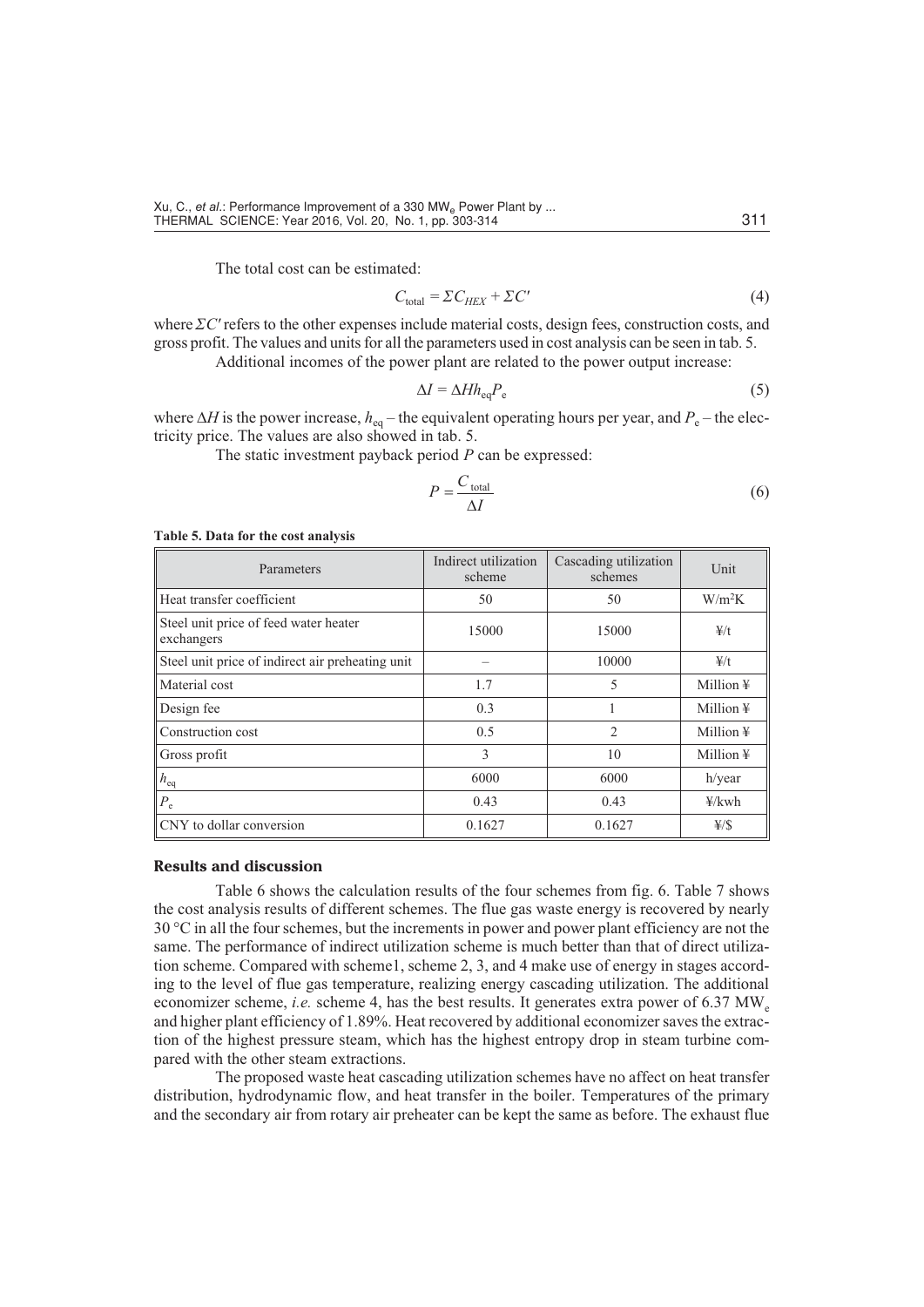| Scheme   | Power<br>increase [kW] | Equivalent enthalpy<br>increase per kg main<br>steam, $\Delta H$ [kW/kg] | Efficiency<br>increase<br>$\Delta h$ [%] | Decrease of standard<br>coal consumption<br>$\Delta b$ [g/(kWh] | Allocated feed<br>water<br>[t/h] |
|----------|------------------------|--------------------------------------------------------------------------|------------------------------------------|-----------------------------------------------------------------|----------------------------------|
| Scheme 1 | 2455.30                | 8.70                                                                     | 0.74                                     | 2.36                                                            | 289.55                           |
| Scheme 2 | 5054.40                | 17.90                                                                    | 1.50                                     | 4.81                                                            | 72.90                            |
| Scheme 3 | 5680.20                | 20.12                                                                    | 1.69                                     | 5.4                                                             | 93.48                            |
| Scheme 4 | 6374.30                | 22.57                                                                    | 1.89                                     | 6.05                                                            | 281.32                           |

# **Table 6. Results for four schemes**

#### **Table 7. Cost analysis results**

| Parameter                           | Scheme 1 | Scheme 2 | Scheme 3 | Scheme 4 | Unit                 |
|-------------------------------------|----------|----------|----------|----------|----------------------|
| Area of feed water heat exchanger   | 7436.4   | 3632.6   | 3913.6   | 2225.5   | m <sup>2</sup>       |
| Area of the flue gas heat exchanger |          | 6088.6   | 6442.4   | 18213.5  | m <sup>2</sup>       |
| Area of air heat exchanger          |          | 5531.6   | 5877.9   | 19162.6  | m <sup>2</sup>       |
| $ \mathcal{Z} C_{\mathrm{HEX}} $    | 4.20     | 7.85     | 8.35     | 13.90    | million¥             |
| $\Sigma$ C'(other expenses)         | 5.5      | 18       | 18       | 18       | million¥             |
| $C_{\text{total}}$                  | 9.70     | 25.85    | 26.35    | 31.90    | million¥             |
| $C_{\text{total}}(\$)$              | 1.58     | 4.20     | 4.29     | 5.19     | million <sub>S</sub> |
| $\Delta I$                          | 6.34     | 13.04    | 14.66    | 16.45    | million¥             |
| $\Delta I$ (\$)                     | 1.03     | 2.12     | 2.38     | 2.68     | million <sub>S</sub> |
| $\overline{P}$                      | 1.53     | 1.98     | 1.80     | 1.94     | year                 |

gas temperature can be reduced as needed, a drop of 20~30 °C or higher. However, due to the enlargement of heat transfer surface of indirect air preheating unit, air pressure drop becomes a little bigger. As to the flue gas, the pressure drop must not get bigger because a fraction of flue gas is bypassed from the inlet of rotary air preheating unit and the flue gas velocity decreases in it. Because air is pre-heated before entering rotary air preheater, air heater can be omitted and the low temperature corrosion in the air preheater is avoided by using indirect air preheating unit. In addition, thermal deformation of rotary air preheater gets alleviated and the air leakage is reduced due to the temperature difference between cold end and hot end of rotary air preheater is diminished.

The cost analysis shows that the direct utilization of flue gas energy is at least investment. The cascading utilization will add investment cost because of heat transfer surface increment. Compared to scheme 2, scheme 3 has the advantage in the benefits. Scheme 4 has the largest heat transfer surface, so it has the largest investment cost. However, the investment payback period of scheme 4 only a litter longer than scheme 3, therefore scheme 4 is still one of the best choices in the long term.

# **Conclusions**

The proposed improved indirect flue gas heat recovery system and additional economizer scheme obtain higher plant efficiency. Compared to direct flue gas heat recovery,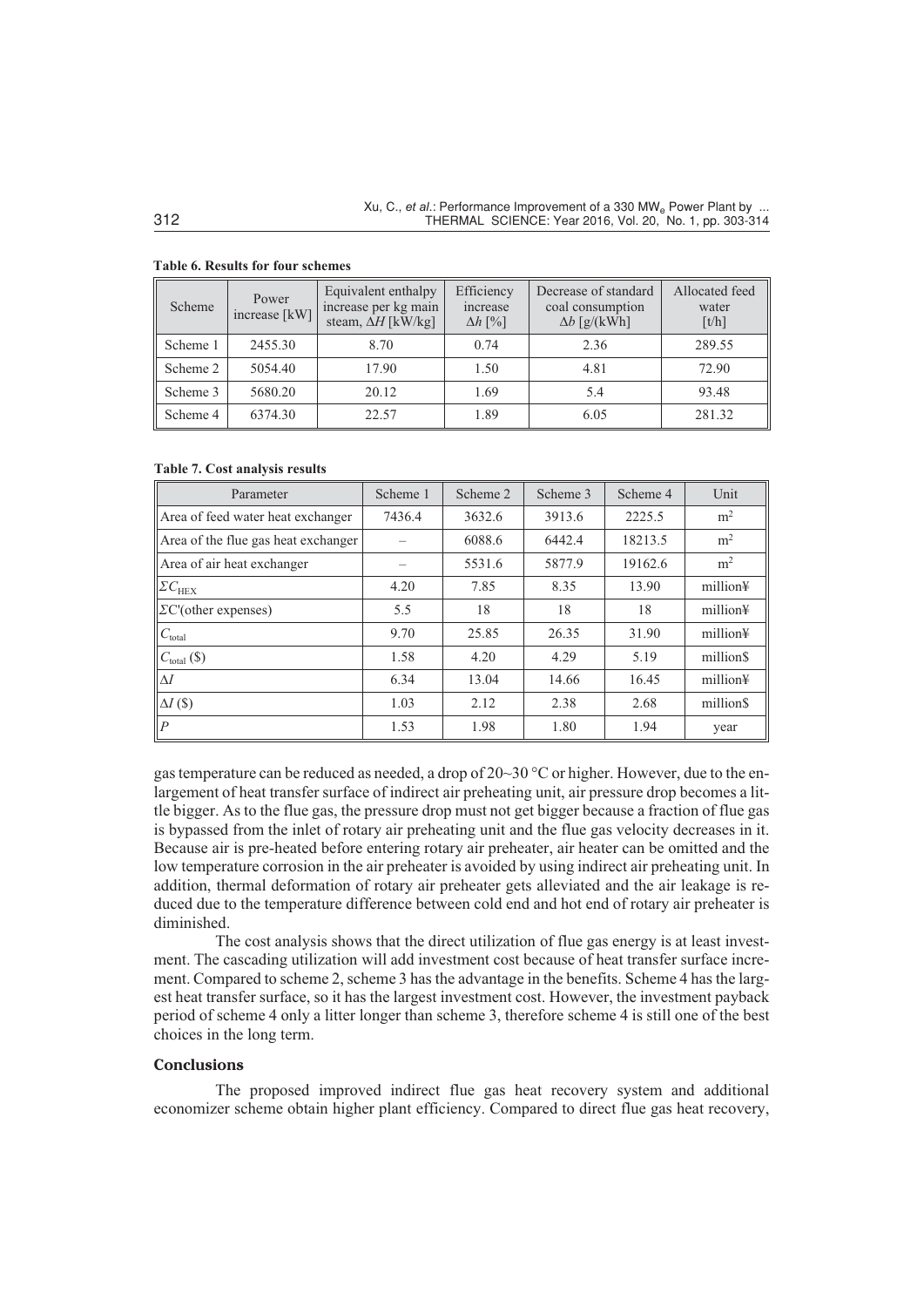the proposed schemes make use of energy in stages according to the level of flue gas temperature. Increments in power plant efficiency and power are obviously raised. The main conclusions drawn from this work are:

- the recovery of flue gas waste heat in the power plant can reduce flue gas temperature and lead to an increase of power plant efficiency,
- four schemes are integrated with a 330 MW coal-fired unit to reduce flue gas temperature from 153 °C to 123°C; a maximum efficiency increment of 1.89% is obtained for the proposed schemes. The direct utilization of flue gas energy has only an increment of 0.74% in efficiency and that of the indirect flue gas heat recovery system is 1.5%, and
- $\bullet$  the initial investment of cascading utilization schemes is larger than that of direct utilization of flue gas energy, but they have higher revenue and are worthwhile.

# **Acknowledgment**

This work was carried out with a financial grant from National High Technology Research and Development Program of China (2012AA051801) and the National Natural Science Foundation of China (51176033).

# **Nomenclature**

|                 | $C_{\text{HEX}}$ – heat exchanger cost<br>$C_{A-HEX}$ – air heater capital cost      | - additional incomes per year of new<br>$\Delta I$<br>configuration         |
|-----------------|--------------------------------------------------------------------------------------|-----------------------------------------------------------------------------|
|                 | $C_{\text{F-HEX}}$ – flue gas heater capital cost                                    | - efficiency<br>$\eta$                                                      |
|                 | $C_{HP-FW}$ – HP feed water heater capital cost<br>$C_{LP}$ – LP heater capital cost | Subscript                                                                   |
|                 | $C_{LP-FW}$ – LP feed water heater capital cost                                      | $ar - as received$                                                          |
|                 | $C_{\text{total}}$ – total cost<br>$\Delta H$ – enthalpy drop, [kJkg <sup>-1</sup> ] | Acronyms                                                                    |
| $h_{\text{eq}}$ | $HHV$ – higher heating value, [kJkg <sup>-1</sup> ]<br>$-$ equivalent hours          | $EEDM - equivalent$ equivalent enthalpy drop method<br>- feed water<br>FW F |
|                 | $L\dot{H}V$ – lower heating value, [kJkg <sup>-1</sup> ]                             | $FGD$ – flue gas desulfurization                                            |
| $P_e$           | - electricity price                                                                  | $LP$ – low pressure                                                         |
| P               | - investment payback period                                                          | $HP$ – high pressure                                                        |
| $Q_{\cdot}$     | $-$ heat, [kJkg <sup>-1</sup> ]                                                      |                                                                             |
| $D$ ofovongoo   |                                                                                      |                                                                             |

## **References**

- [1] \*\*\*, China Installed Capacity of the Power Industry in 2011, http://zx.qqfx.com.cn/news/ 110974.html
- [2] Guoguang, Z., Ying, J., Discussion on the Influence of Boiler Heat Loss on the Boiler Thermal Balance Efficiency (in Chinese), *Coal Quality Technology, 4* (2009), pp. 46-49
- [3] Chenu, Q., *et al*., Condensing Boiler Applications in the Process Industry, *Applied Energy., 89* (2012), 1, pp. 30-36
- [4] Biščan, D., Filipan, V., Potential of Waste Heat in Croatian Industrial Sector, *Thermal Science, 16* (2012), 3, pp. 747-758
- [5] Zang, J., *et al*., Generalized Predictive Control Applied in Waste Heat Recovery Power Plants, *Applied Energy, 102* (2013), Feb., pp. 320-326
- [6] Blarke, M. B., Towards an Intermittency-Friendly Energy System: Comparing Electric Boilers and Heat Pumps in Distributed Co-generation, *Applied Energy, 91* (2012), 1, pp. 349-365
- [7] Jeong, K., *et al.*, Analytical Modeling of Water Condensation in Condensing Heat Exchanger, *International Journal of Heat and Mass Transfer, 53* (2010), 11-12, pp. 2361-2368
- [8] Naradasu, R. K., *et al*., Thermodynamic Analysis of Heat Recovery Steam Generator in Combined Cycle Power Plant, *Thermal Science, 11* (2007), 4, pp. 143-156
- [9] Zhelev, T. K., Semkov, K. A., Cleaner Flue Gas and Energy Recovery through Pinch Analysis, *Journal of Cleaner Production, 12* (2004), 2, pp. 165-170